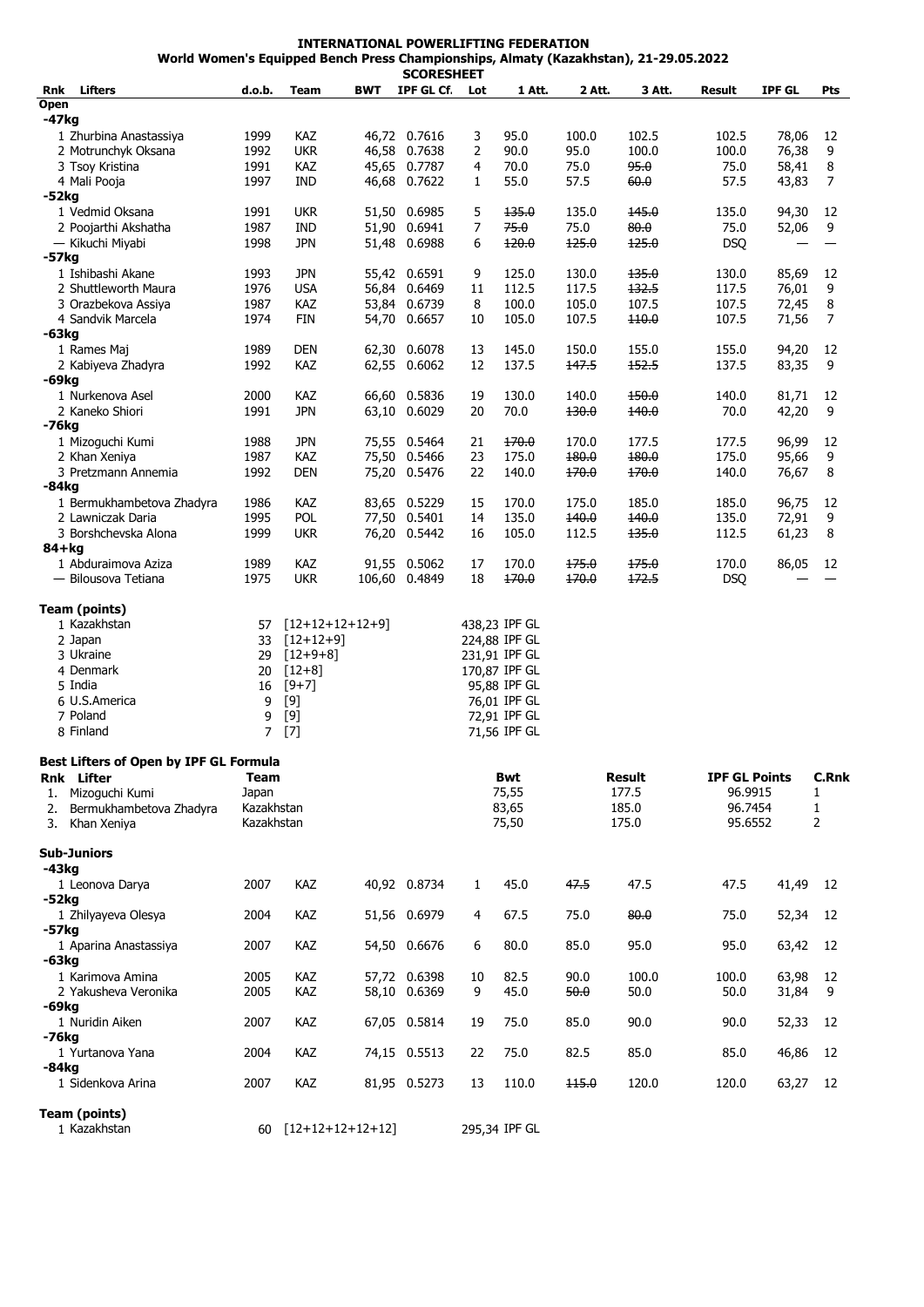| Best Lifters of Subjuniors by IPF GL Formula<br><b>Rnk</b> Lifter<br>1. Karimova Amina<br>2.<br>Aparina Anastassiya<br>Sidenkova Arina<br>3. | Team<br>Kazakhstan<br>Kazakhstan<br>Kazakhstan |                          |                    |                                | Bwt<br>57,72<br>54,50<br>81,95 |                               | Result<br>100.0<br>95.0<br>120.0 |                      | <b>IPF GL Points</b><br>63.9828<br>63.4212<br>63.2720 |                | <b>C.Rnk</b><br>1<br>1<br>$\mathbf{1}$ |  |
|----------------------------------------------------------------------------------------------------------------------------------------------|------------------------------------------------|--------------------------|--------------------|--------------------------------|--------------------------------|-------------------------------|----------------------------------|----------------------|-------------------------------------------------------|----------------|----------------------------------------|--|
| Juniors                                                                                                                                      |                                                |                          |                    |                                |                                |                               |                                  |                      |                                                       |                |                                        |  |
| -52kg<br>1 Doskul Adelya<br>2 Shetty Siya Sharath                                                                                            | 2003<br>2003                                   | KAZ<br><b>IND</b>        |                    | 51,38 0.6999<br>51,72 0.6961   | 2<br>3                         | 70.0<br>50.0                  | 70.0<br>55.0                     | 75.0<br>60.0         | 75.0<br>60.0                                          | 52,49<br>41,76 | 12<br>9                                |  |
| -57kg<br>1 Bille Regina<br>-63kg                                                                                                             | 2002                                           | KAZ                      |                    | 56,48 0.6499                   | 5                              | 85.0                          | 87.5                             | 90.0                 | 87.5                                                  | 56,87          | 12                                     |  |
| 1 Bakhtigaliyeva Olga<br>2 Gudnyjardottir Alexandrea Ran 1999                                                                                | 2001                                           | KAZ<br><b>ISL</b>        |                    | 62,20 0.6084<br>62,05 0.6093   | 8<br>7                         | 115.0<br>112.5                | 120.0<br>117.5                   | 127.5<br>125.0       | 127.5<br>125.0                                        | 77,57<br>76,17 | 12<br>9                                |  |
| -69kg<br>1 Dyachenko Taissiya                                                                                                                | 2000                                           | KAZ                      |                    | 63,15 0.6026                   | 17                             | 135.0                         | 142.5                            | 142.5                | 135.0                                                 | 81,35          | 12                                     |  |
| 2 Mikulasova Natalia<br>3 Carlo Venizela Annie                                                                                               | 1999<br>2000                                   | <b>SVK</b><br><b>IND</b> |                    | 63,45 0.6008<br>68,05 0.5766   | 18<br>16                       | 105.0<br>100.0                | 110.0<br>100.0                   | 120.0<br>112.5       | 120.0<br>100.0                                        | 72,10<br>57,66 | 9<br>8                                 |  |
| $-76kg$<br>1 Bovkun Mariya<br>2 Damrina Anastassiya                                                                                          | 2001<br>2001                                   | KAZ<br>KAZ               |                    | 69,45 0.5702<br>74,25 0.5510   | 20<br>21                       | 100.0<br>90.0                 | 105.0<br>100.0                   | 115.0<br>112.5       | 105.0<br>100.0                                        | 59,87<br>55,10 | 12<br>9                                |  |
| $-84kg$                                                                                                                                      |                                                |                          |                    |                                |                                |                               |                                  |                      |                                                       |                |                                        |  |
| 1 Larsen Nora Kristin<br>2 Abdyrova Iroda<br>84+kg                                                                                           | 2001<br>2001                                   | <b>NOR</b><br><b>KAZ</b> |                    | 79,80 0.5332<br>79,40 0.5343   | 11<br>12                       | 150.0<br>130.0                | 160.0<br>130.0                   | 170.0<br>130.0       | 170.0<br>130.0                                        | 90,64<br>69,46 | 12<br>9                                |  |
| 1 Onufrak Polina<br>— Meier Regina                                                                                                           | 2002<br>1999                                   | KAZ<br>KAZ               |                    | 106,15 0.4854<br>127,70 0.4685 | 14<br>15                       | 120.0<br>140.0                | 120.0<br>140.0                   | 120.0<br>140.0       | 120.0<br><b>DSQ</b>                                   | 58,25          | 12                                     |  |
| <b>Team (points)</b>                                                                                                                         |                                                |                          |                    |                                |                                |                               |                                  |                      |                                                       |                |                                        |  |
| 1 Kazakhstan<br>2 India                                                                                                                      | 60<br>17                                       | $[9+8]$                  | $[12+12+12+12+12]$ |                                |                                | 333,90 IPF GL<br>99,42 IPF GL |                                  |                      |                                                       |                |                                        |  |
| 3 Norway                                                                                                                                     | 12                                             | $[12]$                   |                    |                                |                                | 90,64 IPF GL                  |                                  |                      |                                                       |                |                                        |  |
| 4 Iceland<br>5 Slovakia                                                                                                                      | 9<br>9                                         | $[9]$<br>[9]             |                    |                                |                                | 76,17 IPF GL<br>72,10 IPF GL  |                                  |                      |                                                       |                |                                        |  |
| <b>Best Lifters of Juniors by IPF GL Formula</b><br><b>Rnk</b> Lifter                                                                        | <b>Team</b>                                    |                          |                    |                                |                                | <b>Bwt</b>                    |                                  | <b>Result</b>        | <b>IPF GL Points</b>                                  |                | C.Rnk                                  |  |
| Larsen Nora Kristin<br>1.                                                                                                                    | Norway                                         |                          |                    |                                |                                | 79,80                         |                                  | 170.0                | 90.6374                                               |                | 1                                      |  |
| Dyachenko Taissiya<br>2.<br>Bakhtigaliyeva Olga<br>3.                                                                                        | Kazakhstan<br>Kazakhstan                       |                          |                    |                                | 63,15<br>62,20                 |                               | 135.0<br>127.5                   | 81.3488<br>77.5683   |                                                       | 1<br>1         |                                        |  |
| <b>Masters 1</b><br>-47kg                                                                                                                    |                                                |                          |                    |                                |                                |                               |                                  |                      |                                                       |                |                                        |  |
| 1 Tskhay Natalya<br>$-52kg$                                                                                                                  | 1975                                           | KAZ                      |                    | 45,75 0.7771                   | 1                              | 60.0                          | 65.0                             | 65.0                 | 60.0                                                  | 46,63          | 12                                     |  |
| 1 Goryaeva Alexandra<br>-63kg                                                                                                                | 1981                                           | KAZ                      |                    | 48,12 0.7410                   | 2                              | 40.0                          | 45.0                             | 50.0                 | 45.0                                                  | 33,35          | 12                                     |  |
| 1 Malyugina Nadejda                                                                                                                          | 1979                                           | <b>UZB</b>               |                    | 60,02 0.6228                   | 5                              | 85.0                          | 90.0                             | 92.5                 | 90.0                                                  | 56,05          | 12                                     |  |
| 2 Sharma Meena                                                                                                                               | 1974                                           | IND                      |                    | 62,05 0.6093                   | 3                              | 75.0                          | 82.5                             | 90.0                 | 90.0                                                  | 54,84          | 9                                      |  |
| 3 Possehl Zaneta<br>4 Meunier Melisa                                                                                                         | 1977<br>1975                                   | <b>GER</b><br><b>FRA</b> |                    | 62,55 0.6062<br>60,06 0.6225   | 6<br>4                         | 80.0<br>80.0                  | 85.0<br>85.0                     | 85.0<br>85.0         | 85.0<br>80.0                                          | 51,53<br>49,80 | 8<br>7                                 |  |
| -76kg<br>1 Costa Iolanda                                                                                                                     | 1977                                           | <b>BRA</b>               |                    | 74,70 0.5494                   | 10                             | 110.0                         | 127.5                            | 135.0                | 135.0                                                 | 74,17          | 12                                     |  |
| $-84kg$<br>1 Voho Tiina                                                                                                                      | 1973                                           | <b>FIN</b>               |                    | 77,30 0.5407                   | 7                              | 90.0                          | 127.5                            | 132.5                | 127.5                                                 | 68,94          | 12                                     |  |
| 2 Kissykova Aigul                                                                                                                            | 1982                                           | KAZ                      |                    | 81,45 0.5286                   | 8                              | 42.5                          | 42.5                             | 47.5                 | 42.5                                                  | 22,47          | 9                                      |  |
| $84 + kg$<br>1 Altaibaeva Marina                                                                                                             | 1973                                           | KAZ                      |                    | 116,05 0.4762                  | 9                              | 50.0                          | 57.5                             | 62.5                 | 57.5                                                  | 27,38          | 12                                     |  |
| <b>Team (points)</b><br>1 Kazakhstan                                                                                                         |                                                |                          |                    |                                |                                |                               |                                  |                      |                                                       |                |                                        |  |
| 2 Brazil                                                                                                                                     | 45<br>12 <sup>2</sup>                          | $[12+12+12+9]$<br>$[12]$ |                    |                                |                                | 129,82 IPF GL<br>74,17 IPF GL |                                  |                      |                                                       |                |                                        |  |
| 3 Finland                                                                                                                                    |                                                | 12 [12]                  |                    |                                |                                | 68,94 IPF GL                  |                                  |                      |                                                       |                |                                        |  |
| 4 Uzbekistan                                                                                                                                 | 12                                             | $[12]$                   |                    |                                |                                | 56,05 IPF GL                  |                                  |                      |                                                       |                |                                        |  |
| 5 India                                                                                                                                      | 9                                              | [9]                      |                    |                                |                                | 54,84 IPF GL                  |                                  |                      |                                                       |                |                                        |  |
| 6 Germany<br>7 France                                                                                                                        | 8<br>$\overline{7}$                            | [8]<br>$[7]$             |                    |                                |                                | 51,53 IPF GL<br>49,80 IPF GL  |                                  |                      |                                                       |                |                                        |  |
| Best Lifters of Masters 1 by IPF GL Formula<br><b>Rnk</b> Lifter                                                                             | <b>Team</b>                                    |                          |                    |                                | Bwt                            |                               | Result                           | <b>IPF GL Points</b> |                                                       | <b>C.Rnk</b>   |                                        |  |
| 1. Costa Iolanda                                                                                                                             | <b>Brazil</b>                                  |                          |                    |                                |                                | 74,70                         |                                  | 135.0                | 74.1659                                               |                | 1                                      |  |
| 2.<br>Voho Tiina<br>3. Malyugina Nadejda                                                                                                     | Finland<br>Uzbekistan                          |                          |                    |                                | 77,30<br>60,02                 |                               | 127.5<br>90.0                    |                      | 68.9375<br>1<br>56.0495<br>1                          |                |                                        |  |
| <b>Masters 2</b><br>-52kg                                                                                                                    |                                                |                          |                    |                                |                                |                               |                                  |                      |                                                       |                |                                        |  |
| 1 K L Nicey                                                                                                                                  | 1968                                           | <b>IND</b>               |                    | 50,82 0.7064                   | 3                              | 25.0                          | 27.5                             | 30.0                 | 30.0                                                  |                | 21,19 12                               |  |